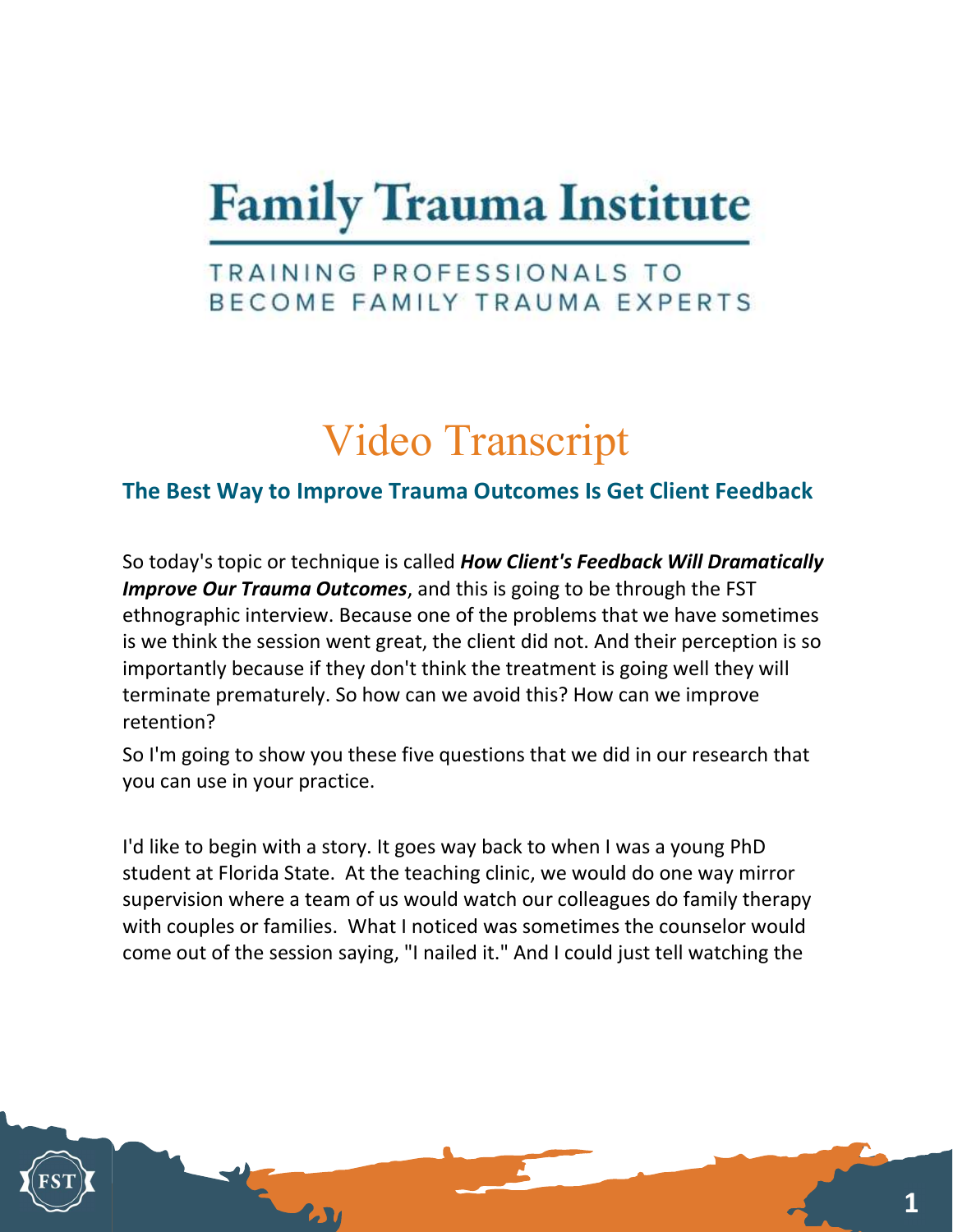session that it didn't go well. So I was always wondering, what impact will that have if the client and the therapist aren't on the same sheet of music?

So let me show you what can happen. When I looked at the research on this very issue, let me show you the dangers of this and then how we solve this problem and how you can solve this problem in your own practice. I like the caption of today's webinar because all these family members have thoughts and ideas that they often don't share with us because either they think, "I don't want to be rude. I don't want to hurt the therapist's feelings or the person I'm working with." But if we don't get at what they're thinking, this could hurt their outcomes and ours as well.

The research is showing that if we think that variables such as diagnosis, severity, type of therapy are the most important things that determine successful outcomes, the research is showing that it's not. It's now as important as the client's perspective of whether they think it's working.

In other words, we might think our type of therapy is the bomb, but the client doesn't think it is and they'll drop out by the third session on average. The worse part is we don't even know why so we'll keep repeating the same thing over and over again. The research study really showed this with a large sample size of over 6,000 clients. It found that if we could get access to their formal feedback in real time, like how they think it's going, that this is going to improve outcomes on retention. And they're going to be happier in treatment and they'll do better.

Going back to my story here, am I okay with really wanting to answer this question to find real time feedback? Where do I go? In one of my research classes, there was a thing called ethnography and I liked it. It was an anthropologist that would go to the actual people they worked with, either dead or alive, to find out from his point of view what worked and what didn't

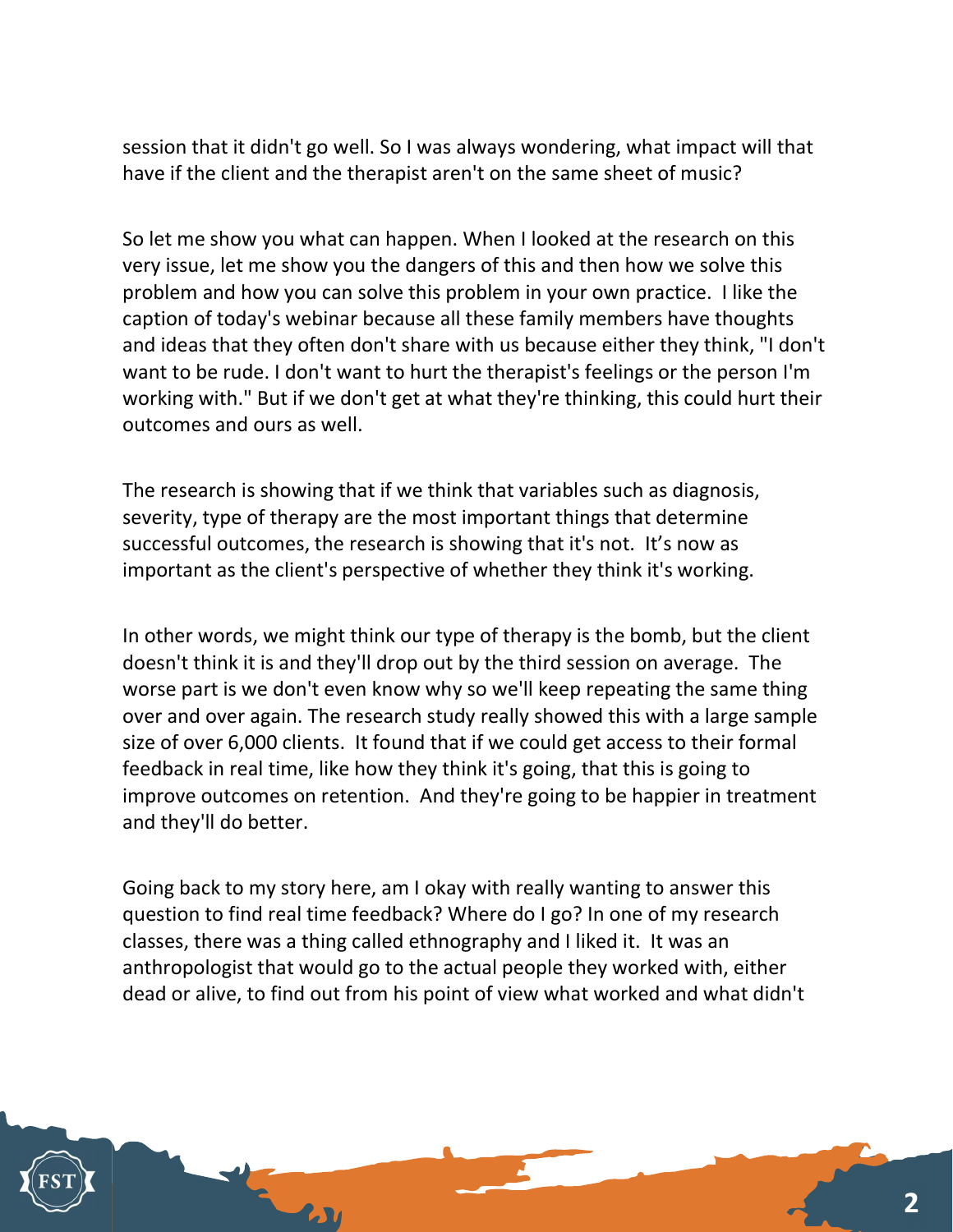work. I wrote a study with some colleagues where I wanted to see what would happen if I talked to the clients after a session was over separately in another room. Then I asked the same questions of the therapist to I find out a difference in how they saw treatment.

Well we were successful in this and here's what we found. There was five ethnographic questions that we found that would optimize the client's feedback. So at the end of the session we would instruct the therapist and, me as the researcher, I would go in there and I would first interview the client and I would say, "I want to know the overall session improvement or lack there of. I want to know how helpful the therapist was or not. And I want to know most importantly how we can make these future sessions more productive."

Well it was like lightning in a bottle. Here are the questions I asked. So I remember the first client from that research study like it was yesterday. I interviewed a therapist first and here is the questions I asked and I asked the same questions to the client. "So overall," I can't remember her name, "Sandra, how helpful was the session today that you think as a therapist?" "Oh, it was great." I said, "Well, what was the most helpful?" "Why I used a model called solution focused so I was able to do scaling with them and I was able to ask them on a scale of one to five how things are going in there. And they came in because the husband had an affair with the wife and I think they're doing much better according to my treatment model."

"What was least helpful, Sandra?" She goes, "Nothing. I think we're on our way in fact we're graduating and I might do one more followup, but I think they're good to go." I said, "Is there anything that you did that was most helpful?" "Yeah, I kept it focused. I had a clear beginning, middle and end. I asked strengths based questions." "And was there anything least helpful?" And she said, "No, there wasn't. I think I did well. I mean maybe what was least helpful is that I could have asked for more clarity, but I'm not sure." "Well, what do you

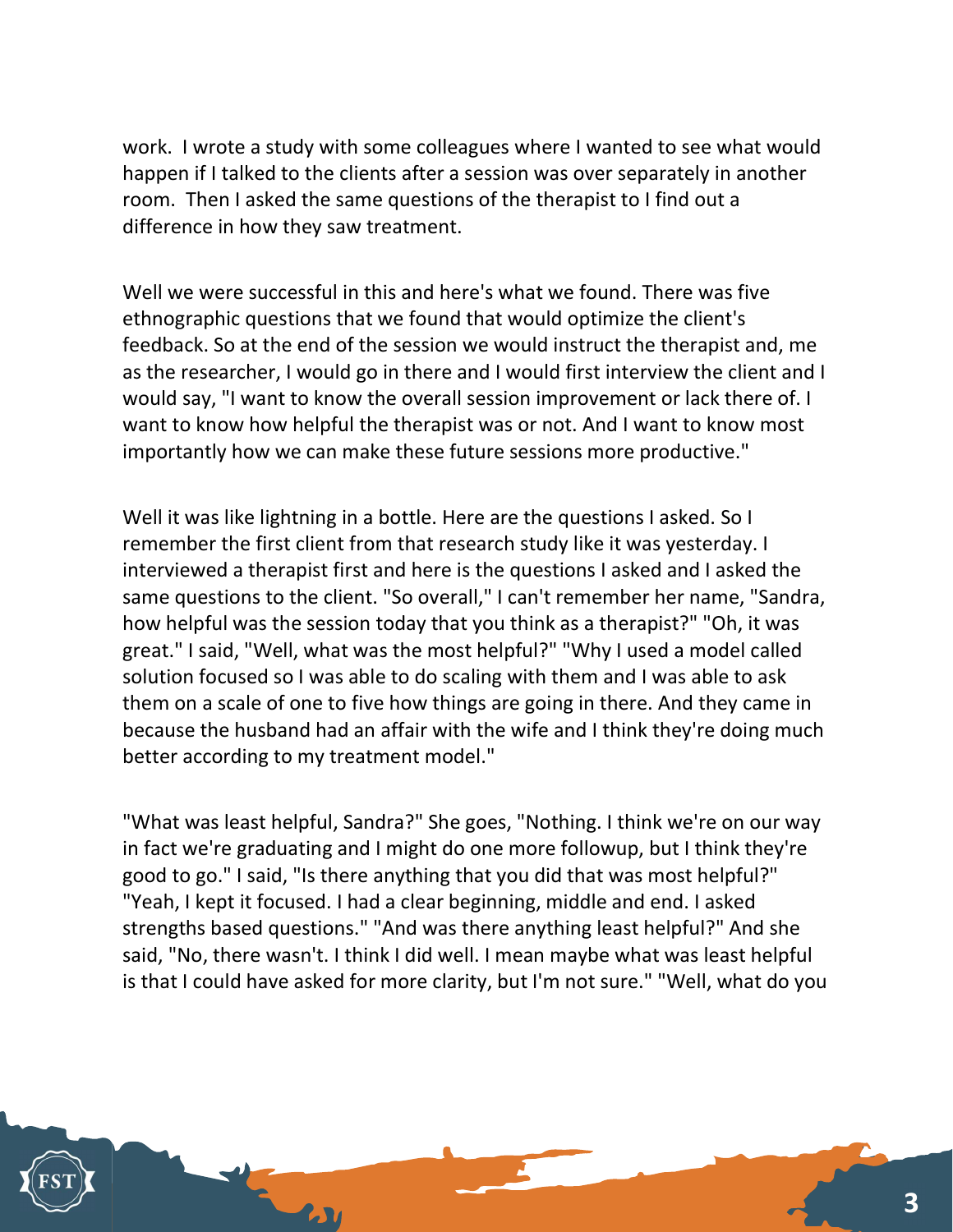think would happen in future sessions to make it more productive?" And she said, "They already told me when I use the scaling that they were at a four or five so I don't think anything."

So I go into another room and the couple's waiting for me. And I said, "Overall what was most helpful?" The husband and wife said, "That we feel that she's compassionate, she cares about us." But then when I got to least helpful it was like all heck broke loose. The mom starts tearing up. I mean the wife starts tearing up and says, "You know, we've been here five, six times and our counselor never asked me what my pain was. How that's hurt me? She never wanted to see me individually to hear just my pain. And I merely moved to what she calls, "Solutions like if things were better and you guys were closer what would it look like? If the affair and the violation had healed what would that look like? All forward. But I had to heal from the past."

And then they said something I'll never forget. "We're not coming back again. We just don't want to hurt our therapist's feelings." So when I gave that feedback back to the therapist she was shocked. She was like, "Oh my gosh how many other clients have I had who I thought everything was going well that they didn't?"

So here's what we found out. If we could take five to 10 minutes at the end of a meeting and ask if we could ask these questions, they would tell us.

One thing we did find is we had to use a disclaimer. We had to say the first time we asked these questions something like this, "You won't hurt my feelings. I want to know honestly what you think actually will help me because then I will know how to make our meetings more productive in the future. So please be honest and candid. I have thick skin. You won't hurt my feelings." If you did not say that disclaimer oftentimes the clients would not give you an honest answer because they just didn't want to hurt your feelings.